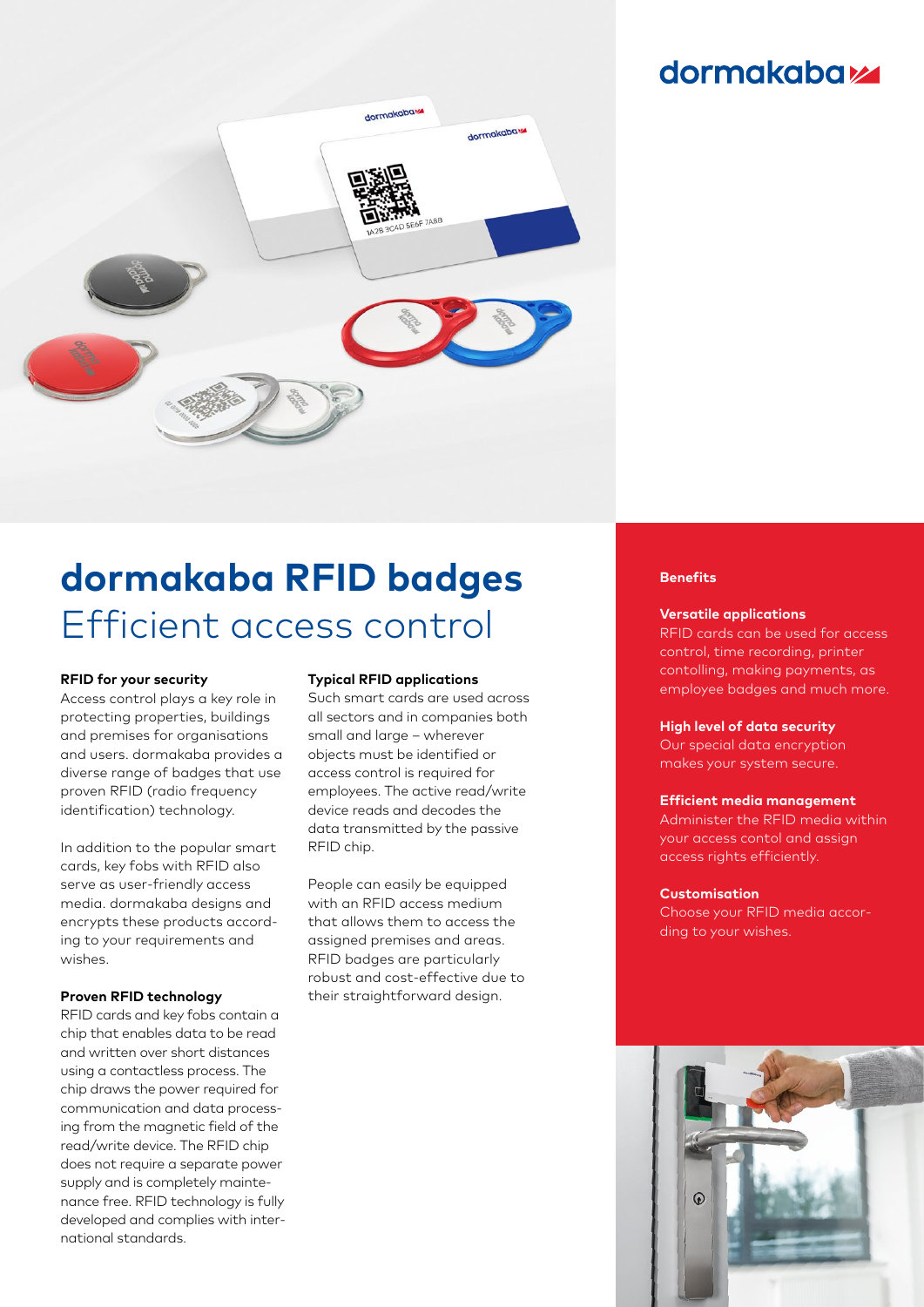## **Versatile solutions and areas of application**



#### **Versatile use of RFID cards**

Apart from electronic access control, RFID can also be used for precise time registration. The operating principle is quite simple: employees hold the badge against the electronic door lock at the building entrance and identify themselves.

Once inside the building, they hold the badge towards the time recording device to book in the start of their working day. Afterwards, the same card can be used to start their notebook, operate a printer or pay for a coffee from a vending machine. This user-friendly handling makes RFID cards convenient and easy to handle in daily use.

Additionally, the company can customise their badges to visually identify certain groups of people, e.g. by using specific colours to identify visitors or service providers.

#### **Your areas of application**

- Access control
- Time recording
- Printers, copiers
- Visitors
- Key cards in hotels and much more

#### **Our services**

- Consulting
- Media definition/encoding
- Management of production data
- Production of media
- Individualisation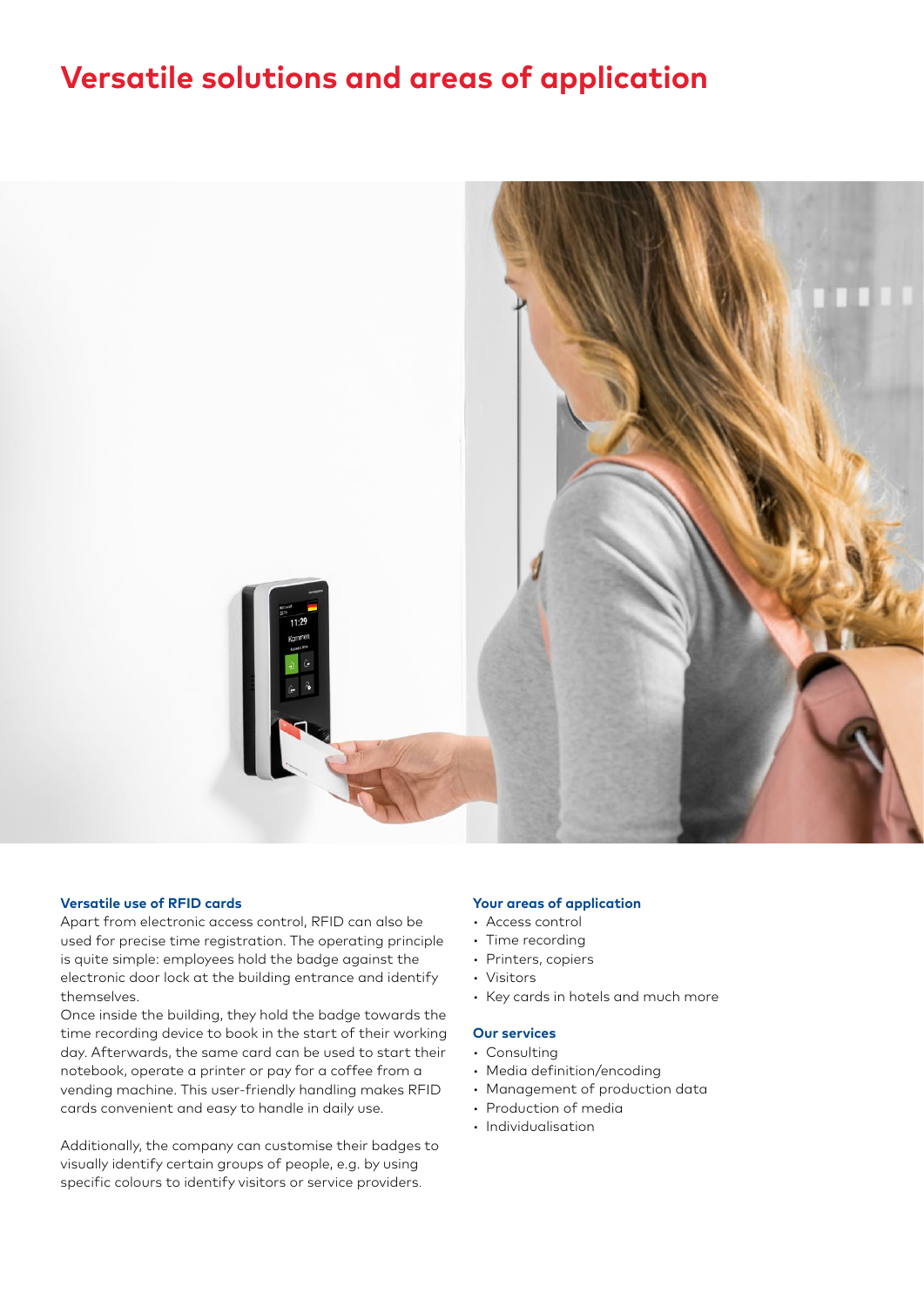## **Features**

#### **Encoding**

The data on RFID cards must be encrypted to ensure that they can be used securely. The user's access rights and log data are encoded according to their specific application. Access administration is vital for applications connected to sensitive data and access to security-relevant areas. As a result, reliable encoding and encryption of information is crucial. We would be happy to advise you on suitable and future-proof encoding. Alternatively, we can perform this process for you using our own production database in case of a system replacement or expansion.

#### **Scalable security of current RFID technologies**

Thanks to central key administration and distribution, RFID badges offer particularly high security standards. For the purpose of identification, our badges and read/ write devices have matching security encryption that are not accessible. The renowned brands LEGIC and MIFARE use this technology.

#### **Function verification and device status**

If your access system runs with stand-alone devices, you can easily transmit the log data of your electronic cylinders, door fittings, access readers or time and attendance terminals into the system using the RFID media. You can transparently document access events if you need a functional verification and are kept informed about relevant status data, like a low battery of the electronic door lock.

#### **Simplified registration of RFID cards**

In some access apps and systems, RFID cards can be scanned using a QR code for easy registration so that there is no need for additional desktop readers.

#### **Flexible access control migration**

Access control and RFID technology are continuously evolving. Current systems need to fulfil higher safety requirements and have greater memory capacity for new applications. RFID badges and electronic door locks can be migrated in various ways. When doing so, it is important to precisely define the requirements for the new system environment. This way, the necessary measures and technologies for the process of data transfer and subsequent operation with the new access media can be determined.